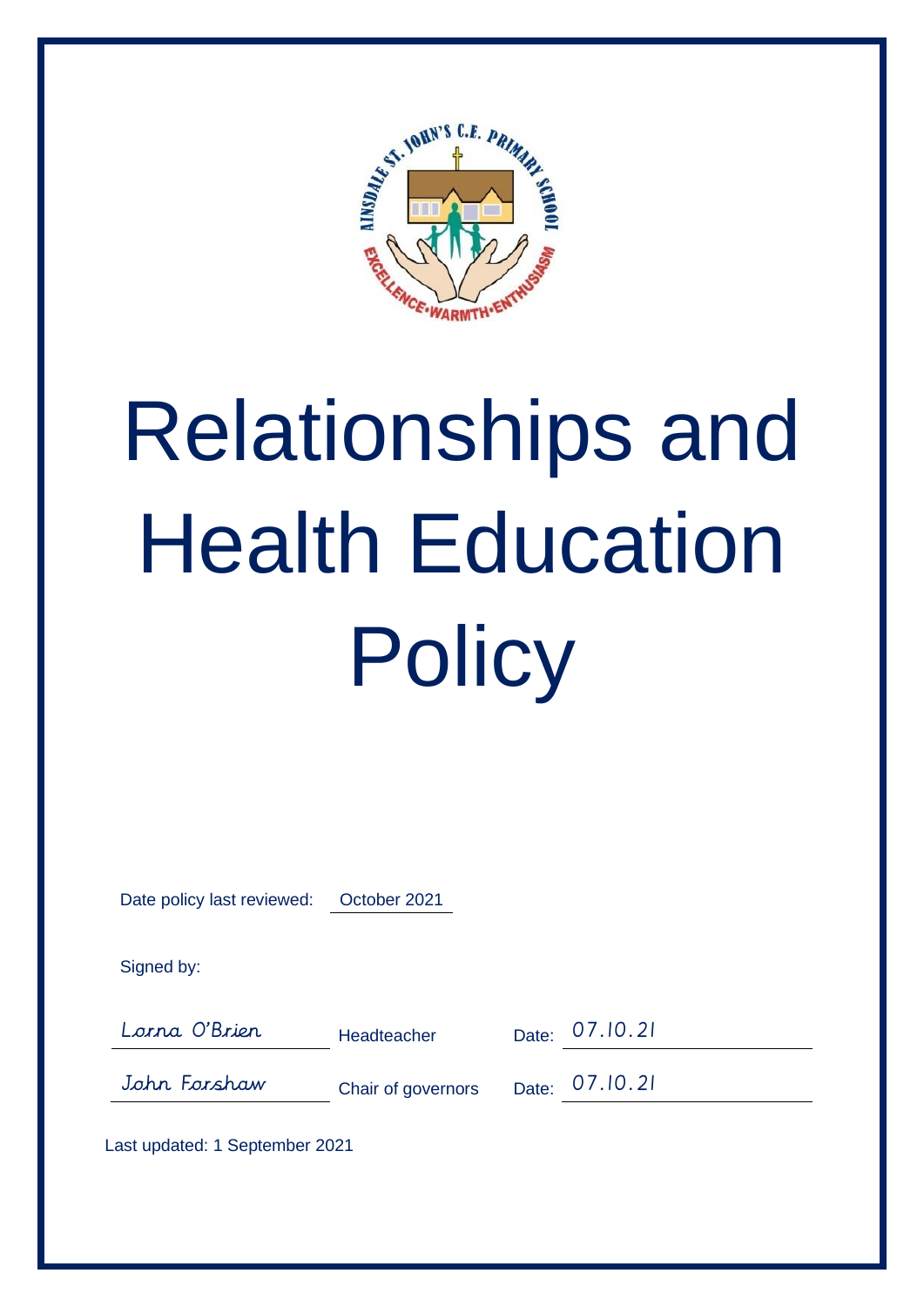# **Contents:**

**Statement of intent** 

- 1. **Legal framework**
- 2. Roles and responsibilities
- 3. Organisation of the curriculum
- 4. Consultation with parents
- 5. Relationships education overview
- 6. Health education overview
- 7. Sex education
- 8. Delivery of the curriculum
- 9. Working with external experts
- 10. Equality and accessibility
- 11. Curriculum links
- 12. Withdrawing from the subjects
- 13. Behaviour
- 14. Staff training
- 15. Confidentiality
- 16. Monitoring quality
- 17. Monitoring and review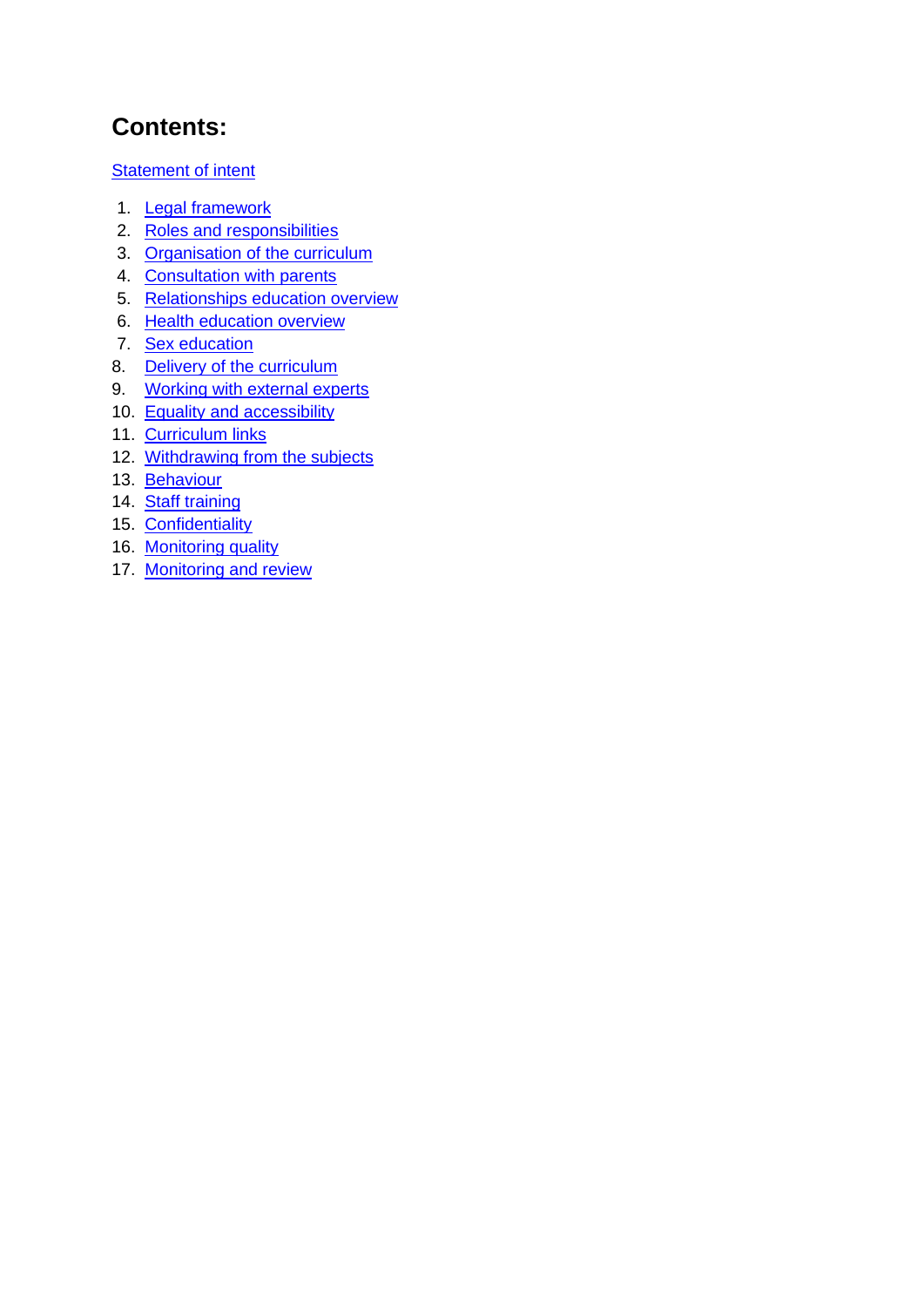### **Statement of intent**

At Ainsdale St. John's CE Primary School, we understand that pupils must be provided with an education that prepares them for the opportunities, responsibilities and experiences of adult life. A key part of this relates to relationships education, which must be delivered to every primary-aged pupil. Primary schools also have the option to decide whether pupils are taught sex education. State-funded primary schools are also required to teach health education.

Relationships education focusses on giving pupils the knowledge they need to make informed decisions about their wellbeing, health and relationships, and to build their self-efficacy. Health education focusses on equipping pupils with the knowledge they need to make good decisions about their own health and wellbeing.

We understand our responsibility to deliver a high-quality, age-appropriate and evidencebased relationships, sex and health curriculum for all our pupils. This policy sets out the framework for our relationships, sex and health curriculum, providing clarity on how it is informed, organised and delivered.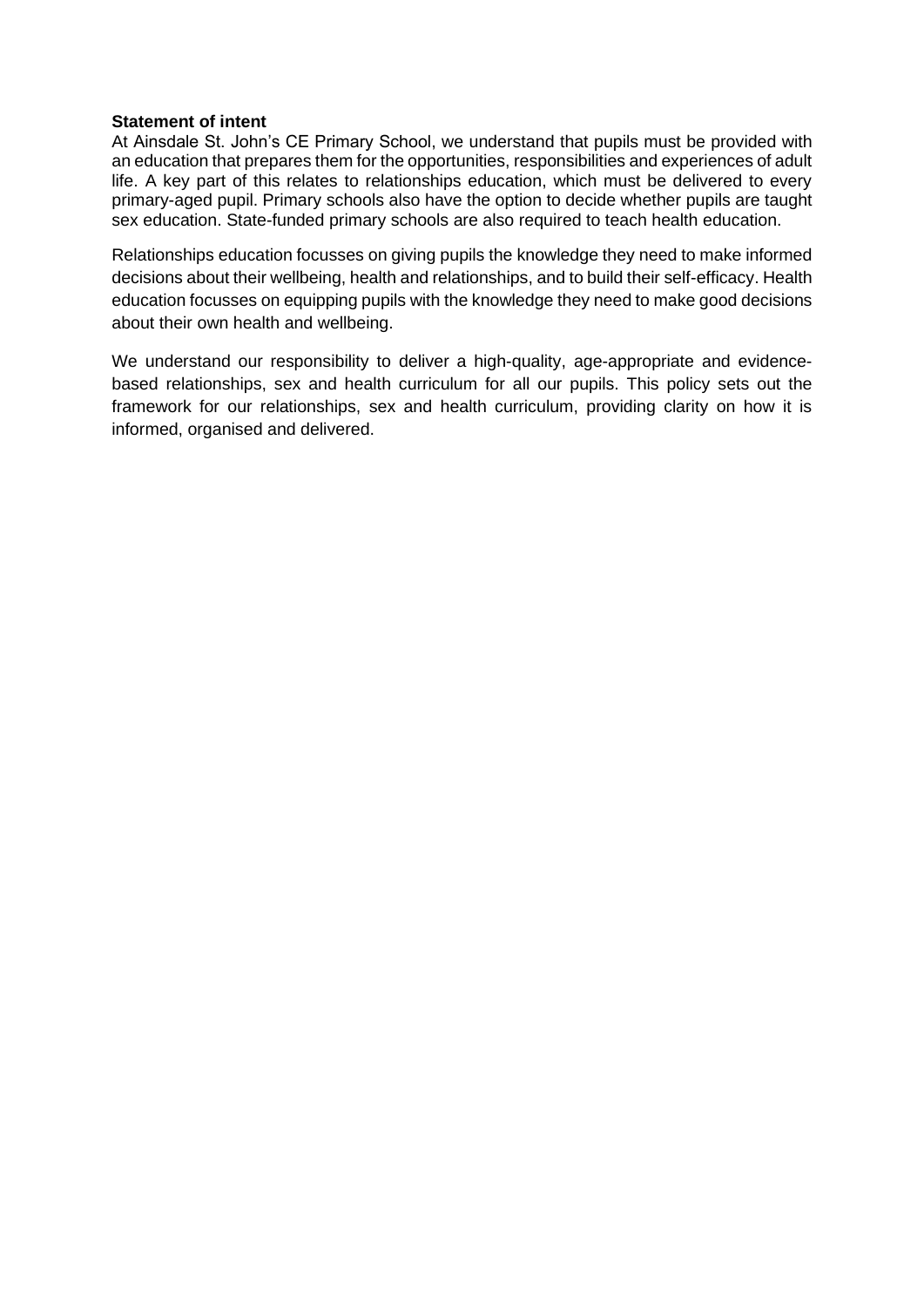# **1. Legal framework**

This policy has due regard to all relevant legislation and statutory guidance including, but not limited to, the following:

- Section 80A of the Education Act 2002
- Children and Social Work Act 2017
- The Relationships Education, Relationships and Sex Education and Health Education (England) Regulations 2019
- Equality Act 2010
- DfE (2019) 'Relationships Education, Relationships and Sex Education (RSE) and Health Education'
- DfE (2013) 'Science programmes of study: key stages 1 and 2'
- DfE (2021) 'Teaching about relationships, sex and health'

This policy operates in conjunction with the following school policies:

- Child Protection and Safeguarding Policy
- Behavioural Policy
- SEND Information
- Equality, Equity, Diversity and Inclusion Policy
- Peer-on-peer Abuse Policy
- Online Safety Policy

# **2. Roles and responsibilities**

The governing board is responsible for:

- Ensuring all pupils make progress in achieving the expected educational outcomes.
- Ensuring the curriculum is well led, effectively managed and well planned.
- Evaluating the quality of provision through regular and effective self-evaluation.
- Ensuring teaching is delivered in ways that are accessible to all pupils with SEND.
- Providing clear information for parents on subject content and their rights to request that their children are withdrawn.
- Making sure the subjects are resourced, staffed and timetabled in a way that ensures the school can fulfil its legal obligations.
- Ensuring the religious ethos of the school is maintained and developed through the subjects.
- Creating and keeping up-to-date a separate written statement of this policy and ensuring the statement is published on the school's website and provided free of charge to anyone who requests it.

The headteacher is responsible for:

- The overall implementation of this policy.
- Ensuring staff are suitably trained to deliver the subjects.
- Ensuring that parents are fully informed of this policy.
- Reviewing requests from parents to withdraw their children from the subjects.
- Discussing requests for withdrawal with parents.
- Organising alternative education for pupils, where necessary, that is appropriate and purposeful.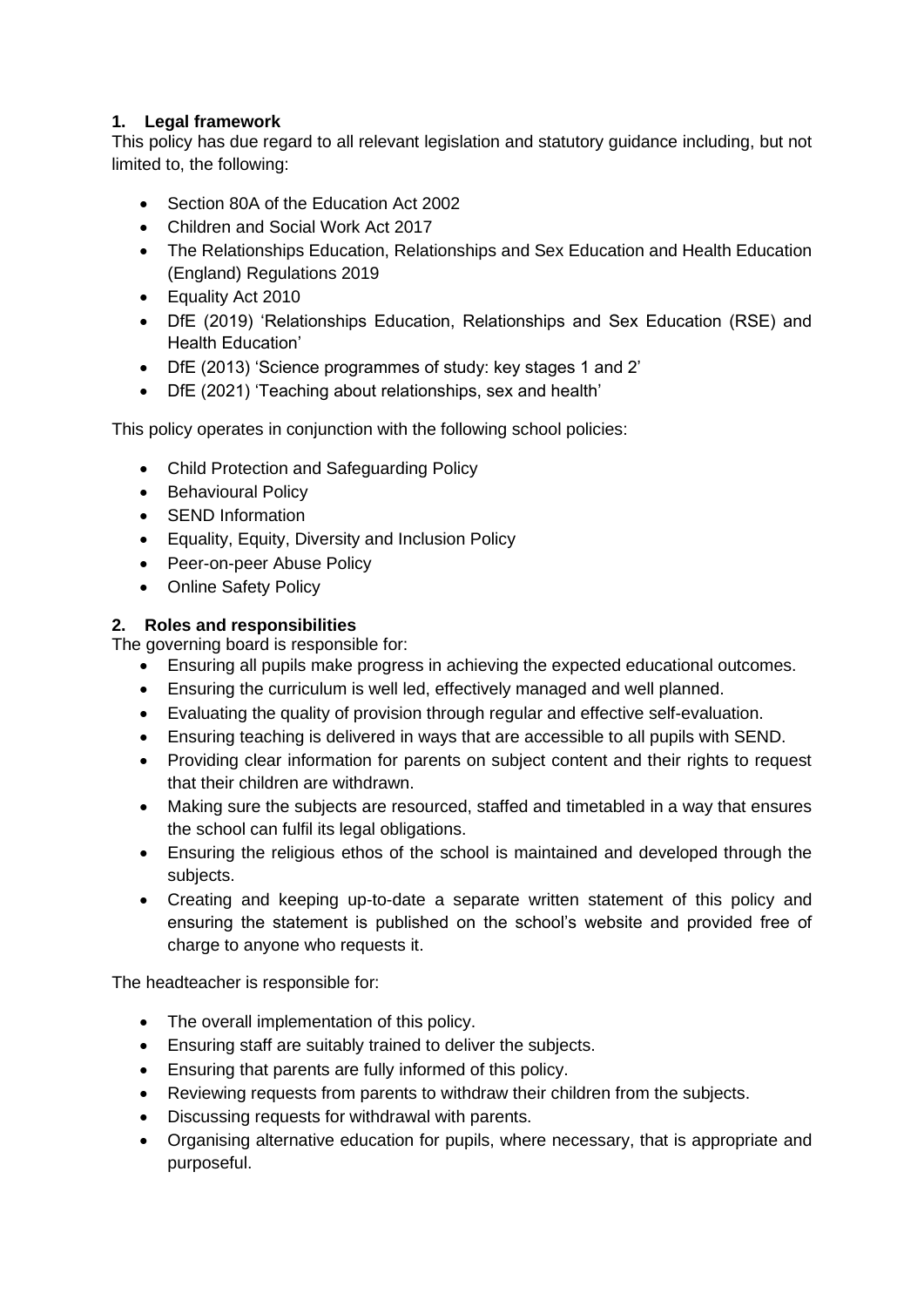- Reporting to the governing board on the effectiveness of this policy.
- Reviewing this policy on an annual basis.

The relationships, sex and health education subject leader is responsible for:

- Overseeing the delivery of the subjects.
- Ensuring the subjects are age-appropriate and high-quality.
- Ensuring teachers are provided with adequate resources to support teaching of the subjects.
- Ensuring the school meets its statutory requirements in relation to the relationships, sex and health curriculum.
- Ensuring the relationships, sex and health curriculum is inclusive and accessible for all pupils.
- Working with other subject leaders to ensure the relationships, sex and health curriculum complements, but does not duplicate, the content covered in the national curriculum.
- Monitoring and evaluating the effectiveness of the subjects and providing reports to the headteacher.

The appropriate teachers are responsible for:

- Delivering a high-quality and age-appropriate relationships, sex and health curriculum in line with statutory requirements.
- Using a variety of teaching methods and resources to provide an engaging curriculum that meets the needs of all pupils.
- Ensuring they do not express personal views or beliefs when delivering the programme.
- Modelling positive attitudes to relationships, sex and health education.
- Responding to any safeguarding concerns in line with the Child Protection and Safeguarding Policy.
- Acting in accordance with planning, monitoring and assessment requirements for the subjects.
- Liaising with the SENCO to identify and respond to individual needs of pupils with SEND.
- Working with the relationships, sex and health education subject leader to evaluate the quality of provision.

The SENCO is responsible for:

- Advising teaching staff how best to identify and support pupils' individual needs.
- Advising staff on the use of TAs in order to meet pupils' individual needs.

# **3. Organisation of the curriculum**

Every primary school is required to deliver statutory relationships education and health education. The delivery of the relationships education and of health education coincide with one another and will be delivered as part of the school's PSHE curriculum.

For the purpose of this policy: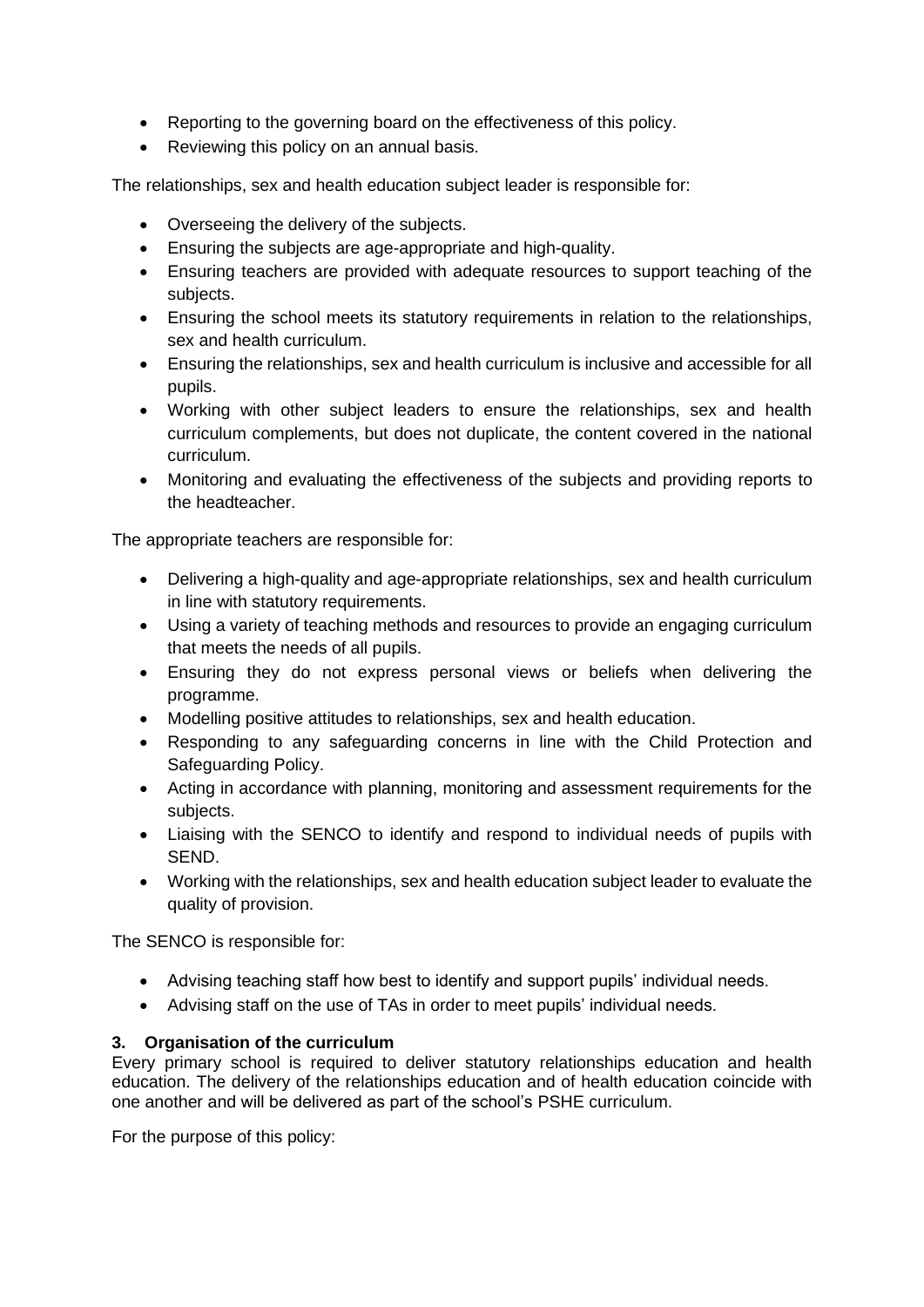- "Relationships and sex education" is defined as teaching pupils about healthy, respectful relationships, focussing on family and friendships, in all contexts, including online, as well as developing an understanding of human sexuality.
- "Health education" is defined as teaching pupils about physical health and mental wellbeing, focussing on recognising the link between the two and being able to make healthy lifestyle choices.

The relationships and health curriculum has been organised in line with the statutory requirements outlined in the DfE (2019) 'Relationships, Education, Relationships and Sex Education (RSE) and Health Education' [guidance.](https://www.gov.uk/government/publications/relationships-education-relationships-and-sex-education-rse-and-health-education)

The relationships and health curriculum takes into account the views of teachers, pupils and parents. The school follows the 'One Decision' curriculum which is organised in a way that is appropriate for the age and developmental stages of pupils within each year group. It is endorsed by the PSHE Association.

We are dedicated to ensuring our curriculum meets the needs of the whole-school community; therefore, the curriculum is informed by issues in the school and wider community to ensure it is tailored to pupils' needs.

We consult with parents, pupils and staff in the following ways:

- Questionnaires and surveys
- Focus groups
- Meetings
- Training sessions
- Newsletters and letters

Any parent, teacher or pupil wishing to provide feedback about the curriculum can do so at any time during the academic year by:

- Organising a meeting with the headteacher.
- Emailing

# **4. Consultation with parents**

The school understands the important role parents play in enhancing their children's understanding of relationships, sex and health. Similarly, we also understand how important parents' views are in shaping the curriculum. The school works closely with parents by establishing open communication – all parents are consulted in the development and delivery of the curriculum, as outlined in section 3 of this policy.

Parents are provided with the following information:

- The content of the relationships, sex and health curriculum
- The delivery of the relationships, sex and health curriculum, including what is taught in each year group
- The legalities surrounding withdrawing their child from the subjects
- The resources that will be used to support the curriculum

The school aims to build positive relationships with parents by inviting them into school to discuss what will be taught, address any concerns and help parents in managing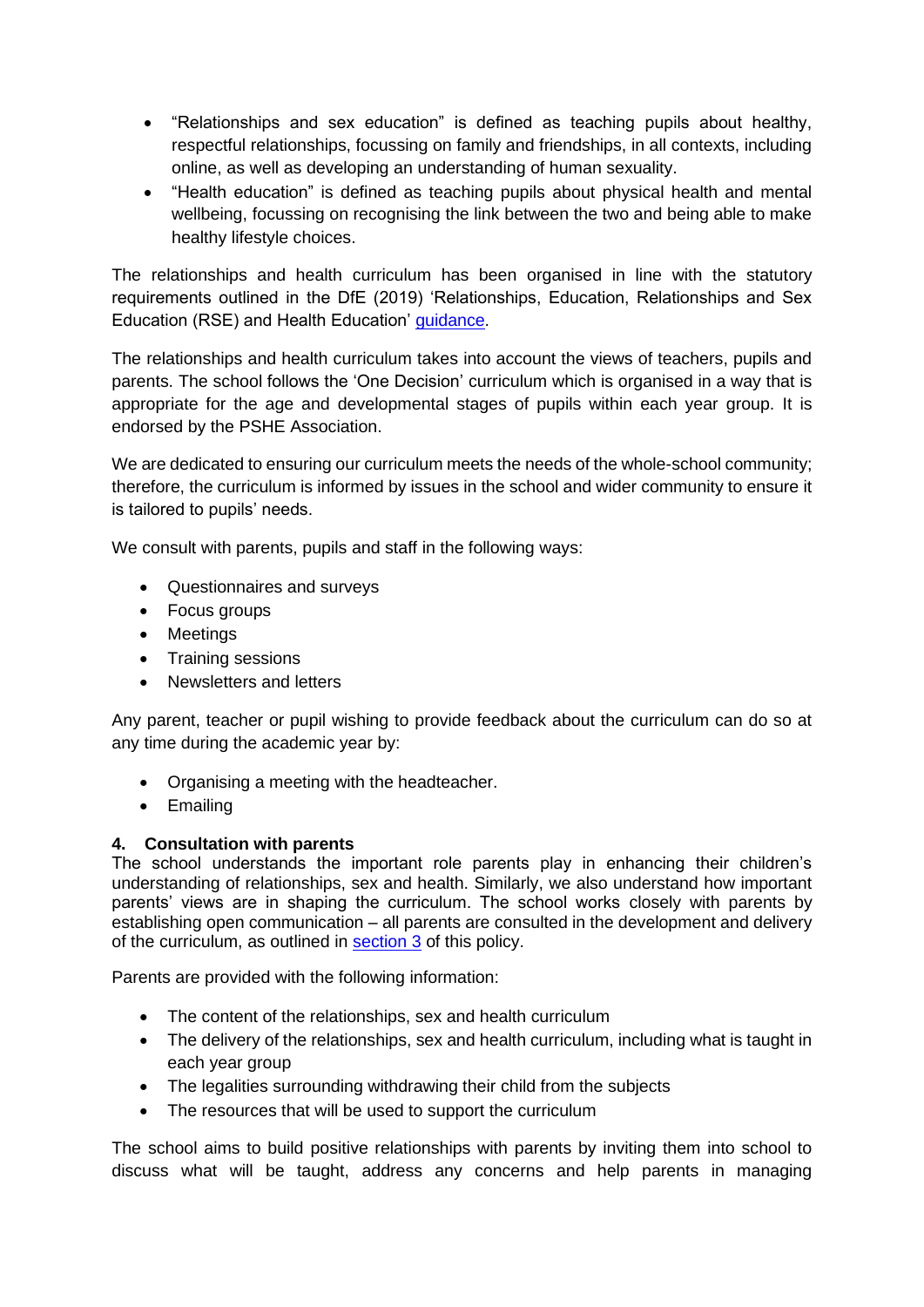conversations with their children on the issues covered by the curriculum. Parents are consulted in the review of the curriculum and this policy, and are encouraged to provide their views at any time.

# **5. Relationships education overview**

# **Families and people who care for me**

By the end of primary school, pupils will know:

- That families are important for them growing up because they can give love, security and stability.
- The characteristics of healthy family life, commitment to each other, including in times of difficulty, protection and care for children and other family members, the importance of spending time together and sharing each other's lives.
- That others' families, either in school or in the wider world, sometimes look different from their family, but that they should respect those differences and know that other children's families are also characterised by love and care.
- That stable, caring relationships, which may be of different types, are at the heart of happy families, and are important for children's security as they grow up.
- That marriage represents a formal and legally recognised commitment of two people to each other which is intended to be lifelong.
- How to recognise if family relationships are making them feel unhappy or unsafe, and how to seek help or advice from others if needed.

# **Caring friendships**

By the end of primary school, pupils will know:

- How important friendships are in making us feel happy and secure, and how people choose and make friends.
- The characteristics of friendships, including mutual respect, truthfulness, trustworthiness, loyalty, kindness, generosity, trust, sharing interests and experiences, and support with problems and difficulties.
- That healthy friendships are positive and welcoming towards others, and do not make others feel lonely or excluded.
- That most friendships have ups and downs, but that these can often be worked through so that the friendship is repaired or even strengthened, and that resorting to violence is never right.
- How to recognise who to trust and who not to trust.
- How to judge when a friendship is making them feel unhappy or uncomfortable.
- How to manage conflict.
- How to manage different situations and how to seek help from others if needed.

# **Respectful relationships**

By the end of primary school, pupils will know:

- The importance of respecting others, even when they are very different from them (for example, physically, in character, personality or backgrounds), make different choices, or have different preferences or beliefs.
- Which practical steps they can take in a range of different contexts to improve or support respectful relationships.
- The conventions of courtesy and manners.
- The importance of self-respect and how this links to their own happiness.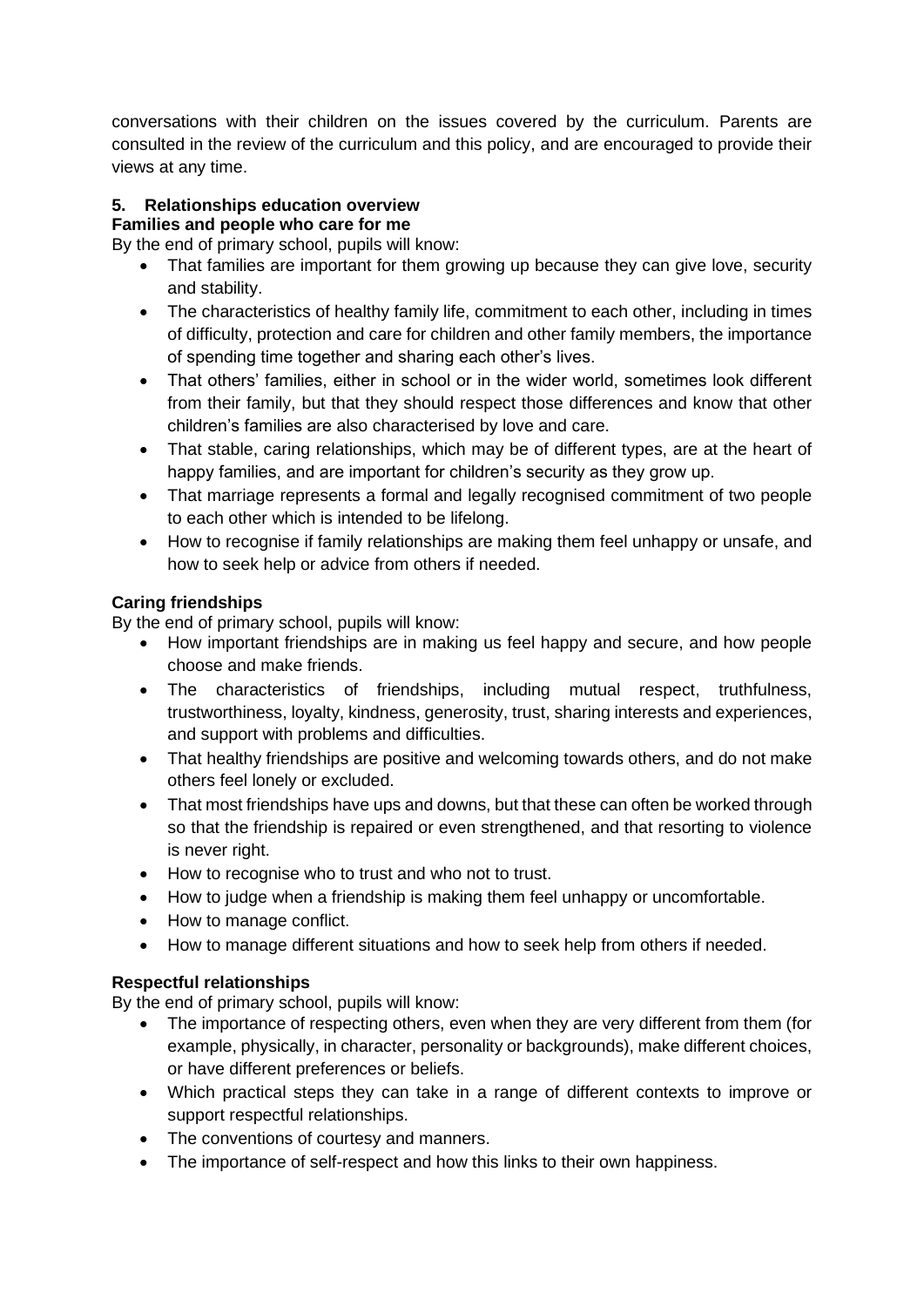- That in school and wider society they can expect to be treated with respect by others, and that in turn they should show due respect to others, including those in positions of authority.
- About the different types of bullying (including cyberbullying), the impact of bullying, responsibilities of bystanders to report bullying to an adult, and how to seek help.
- What a stereotype is, and how they can be unfair, negative or destructive.
- The importance of permission-seeking and giving in relationships with friends, peers and adults.

# **Online relationships**

By the end of primary school, pupils will know:

- That people sometimes behave differently online, including pretending to be someone they are not.
- That the same principles apply to online relationships as to face-to-face relationships, including the importance of respect for others online, even when we are anonymous.
- The rules and principles for keeping safe online.
- How to recognise harmful content and contact online, and how to report these.
- How to critically consider their online friendships and sources of information.
- The risks associated with people they have never met.
- How information and data is shared and used online.

# **Being safe**

By the end of primary school, pupils will know:

- What sorts of boundaries are appropriate in friendships with peers and others including in a digital context.
- About the concept of privacy and the implications of it for both children and adults.
- That it is not always right to keep secrets if they relate to being safe.
- That each person's body belongs to them, and the differences between appropriate and inappropriate or unsafe physical, and other, contact.
- How to respond safely and appropriately to adults they may encounter, including online, who they do not know.
- How to recognise and report feelings of being unsafe or feeling bad about any adult.
- How to ask for advice or help for themselves and others, and to keep trying until they are heard.
- How to report concerns or abuse, and the vocabulary and confidence needed to do so.
- Where to seek advice, for example, from their family, their school and other sources.

# **6. Health education overview**

The focus at primary level is teaching the characteristics of good physical health and mental wellbeing.

# **Mental wellbeing**

By the end of primary school pupils will know:

- That mental wellbeing is a normal part of daily life, in the same way as physical health.
- That there is a normal range of emotions, e.g. happiness, sadness, anger, fear, surprise and nervousness.
- The scale of emotions that humans experience in response to different experiences and situations.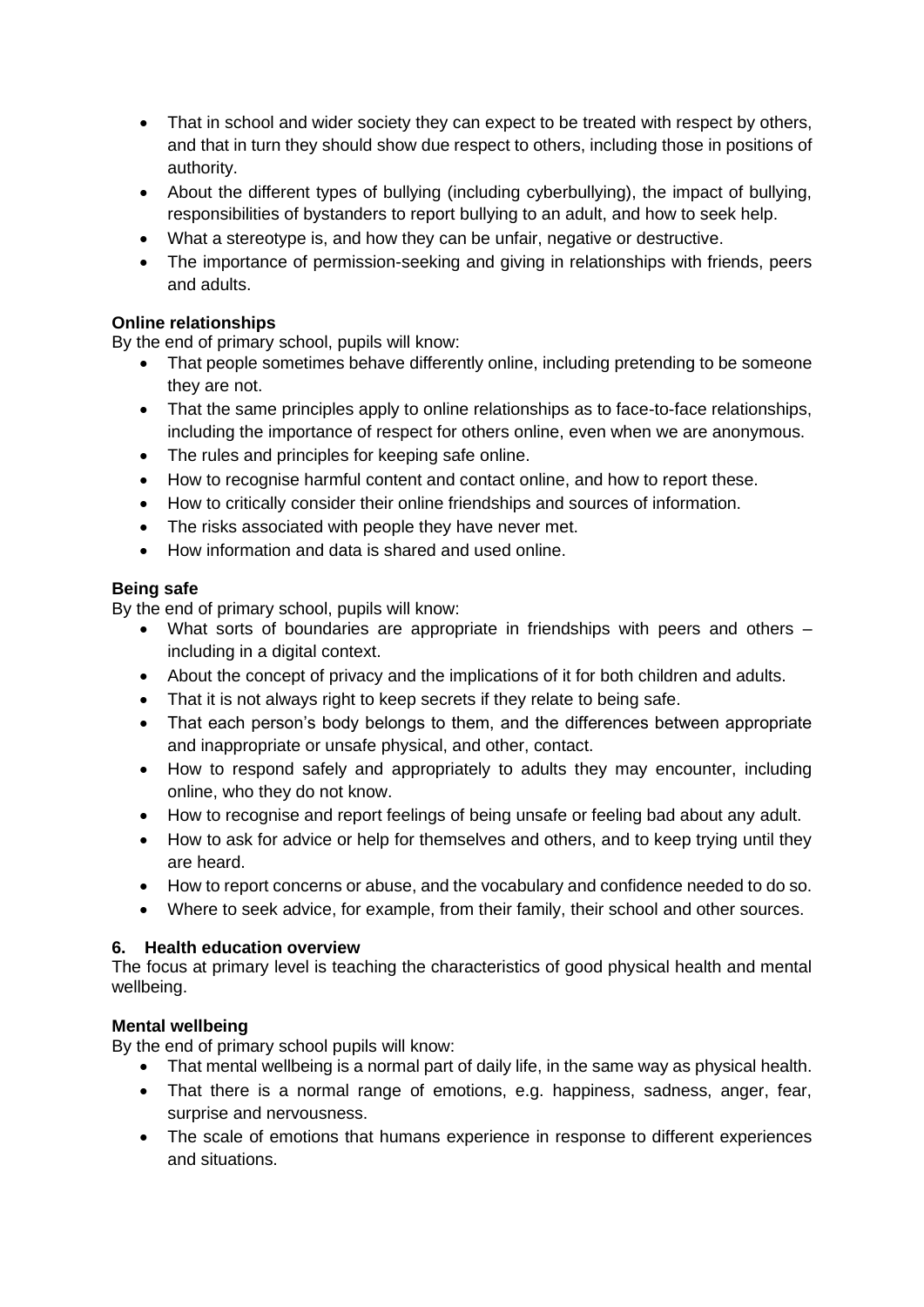- How to recognise and talk about their emotions, including having a varied vocabulary of words to use when talking about their own and others' feelings.
- How to judge whether what they are feeling and how they are behaving are appropriate and proportionate.
- The benefits of physical exercise, time outdoors, community participation, and voluntary and service-based activity on mental wellbeing and happiness.
- Simple self-care techniques, including the importance of rest, time spent with friends and family, and the benefits of hobbies and interests.
- How isolation and loneliness can affect children, and that it is very important they seek support and discuss their feelings with an adult.
- That bullying (including cyberbullying) has a negative and often lasting impact on mental wellbeing.
- Where and how to seek support (including recognising the triggers for seeking support), extending to who in school they should speak to if they are worried about themselves or others.
- That it is common to experience mental ill health and, for the many people who do, the problems can be resolved if the right support is made available, especially if accessed early enough.

# **Internet safety and harms**

By the end of primary school, pupils will know:

- That for most people, the internet is an integral part of life and has many benefits.
- About the benefits of rationing time spent online.
- The risks of excessive time spent on electronic devices.
- The impact of positive and negative content online on their own and others' mental and physical wellbeing.
- How to consider the effect of their online actions on others.
- How to recognise and display respectful behaviour online.
- The importance of keeping personal information private.
- Why some social media, some computer games and online gaming are age-restricted.
- That the internet can also be a negative place where online abuse, trolling, bullying and harassment can take place, which can have a negative impact on mental health.
- How to be a discerning consumer of information online, including understanding that information, inclusive of that from search engines, is ranked, selected and targeted.
- Where and how to report concerns and get support with issues online.

# **Physical health and fitness**

By the end of primary school, pupils will know:

- The characteristics and mental and physical benefits of an active lifestyle.
- The importance of building regular exercise into daily and weekly routines and how to achieve this, for example by walking or cycling to school, a daily active mile, or other forms of regular, vigorous exercise.
- The risks associated with an inactive lifestyle, including obesity.
- How and when to seek support, including which adults to speak to in school, if they are worried about their health.

# **Healthy eating**

By the end of primary school, pupils will know: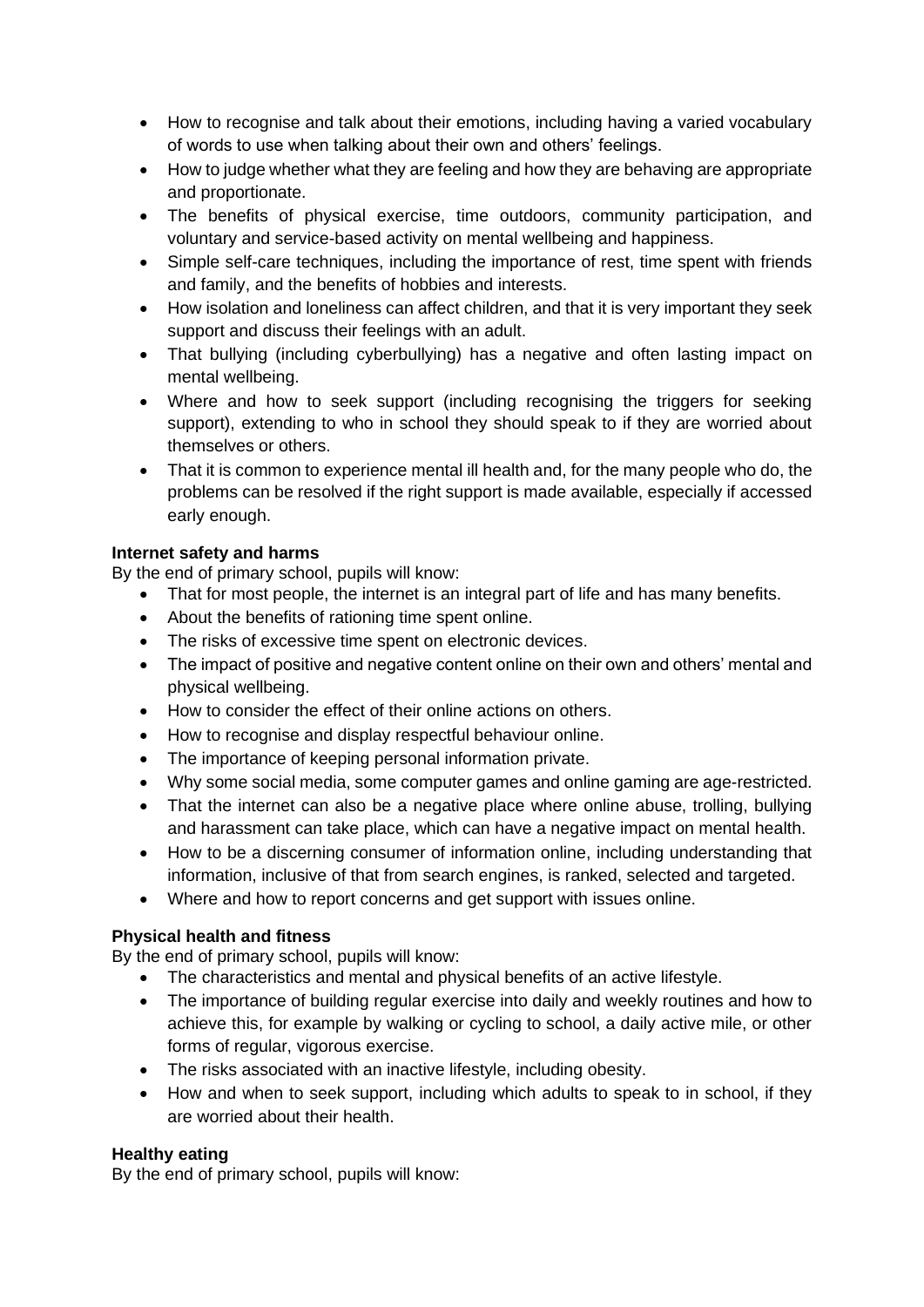- What constitutes a healthy diet, including an understanding of calories and other nutritional content.
- The principles of planning and preparing a range of healthy meals.
- The characteristics of a poor diet and risks associated with unhealthy eating, including obesity, and other behaviours, e.g. the impact of alcohol on health.

# **Drugs, alcohol and tobacco**

By the end of primary school, pupils will know the facts about legal and illegal harmful substances and associated risks, including smoking, alcohol use and drug-taking.

# **Health and prevention**

By the end of primary school, pupils will know:

- How to recognise early signs of physical illness, such as weight loss or unexplained changes to the body.
- About safe and unsafe exposure to the sun, and how to reduce the risk of sun damage, including skin cancer.
- The importance of sufficient good-quality sleep for good health, and that a lack of sleep can affect weight, mood and ability to learn.
- About dental health and the benefits of good oral hygiene and dental flossing, including regular check-ups at the dentist.
- About personal hygiene and germs, including bacteria and viruses, how they are spread and treated, and the importance of hand washing.
- The facts and science relating to immunisation and vaccination.

# **Basic first aid**

By the end of primary school, pupils will know:

- How to make a clear and efficient call to emergency services if necessary.
- Concepts of basic first-aid, for example dealing with common injuries, including head injuries.

# **Changing adolescent body**

By the end of primary school, pupils will know:

- Key facts about puberty and the changing adolescent body, particularly from age 9 through to age 11, including physical and emotional changes.
- About menstrual wellbeing and key facts relating to the menstrual cycle.

# **7. Delivery of the curriculum**

The relationships, sex and health curriculum will be delivered as part of our PSHE curriculum.

Through effective organisation and delivery of the subject, we will ensure that:

- Core knowledge is sectioned into units of manageable size.
- The required content is communicated to pupils clearly, in a carefully sequenced way, within a planned scheme of work.
- Teaching includes sufficient and well-chosen opportunities and contexts for pupils to embed new knowledge so that it can be used confidently in real-life situations.

The curriculum is delivered proactively, such that it addresses issues in a timely way in line with current evidence on children's physical, emotional and sexual development. The school will ensure that all teaching and materials are appropriate for the ages of the pupils, their religious backgrounds, their developmental stages and any additional needs, such as SEND.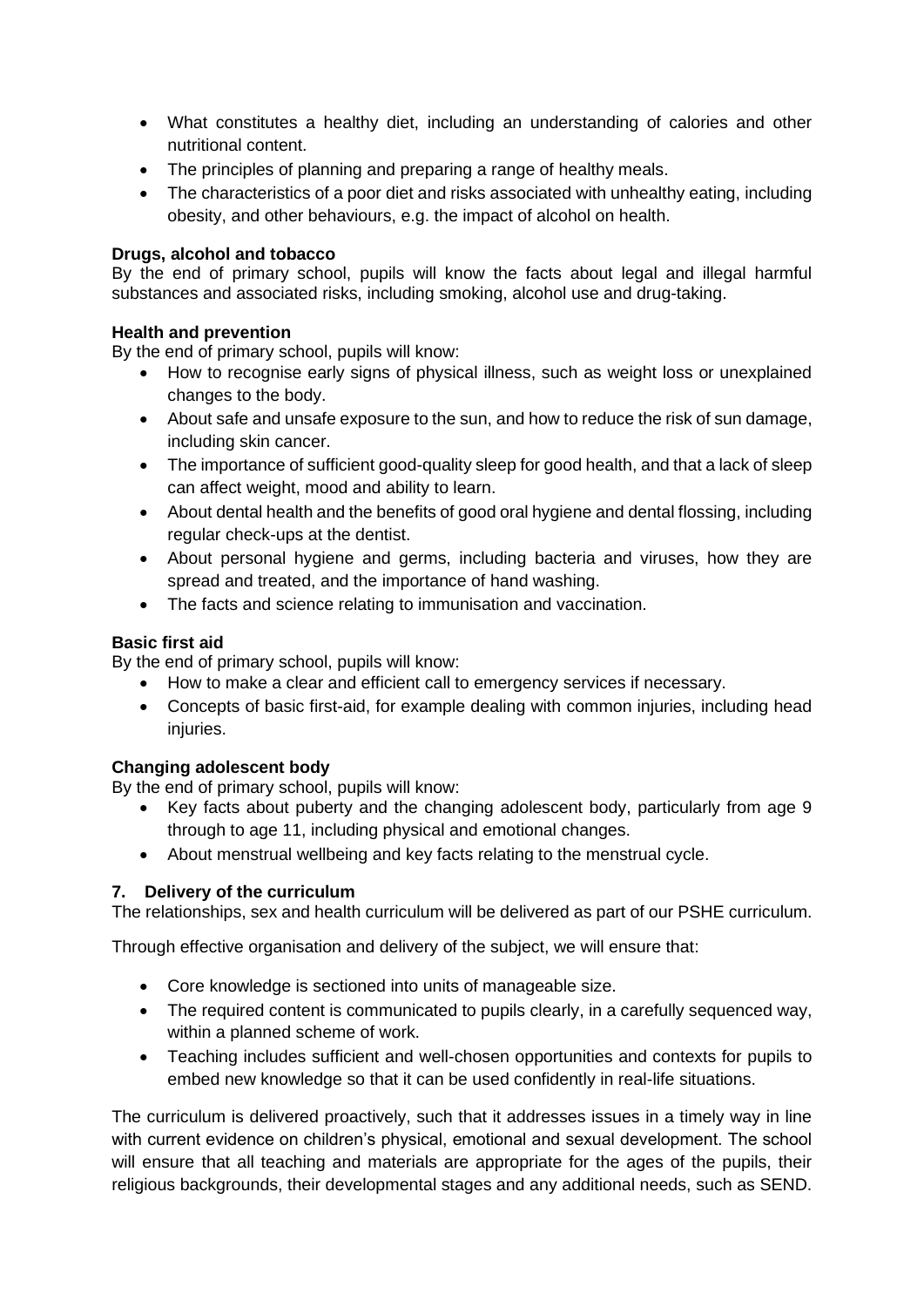Lesson plans will provide appropriate challenge for pupils and be differentiated for pupils' needs.

At all points of delivery of this programme, parents will be consulted, and their views will be valued. What will be taught and how, will be planned in conjunction with parents.

Teaching of the curriculum reflects requirements set out in law, particularly the Equality Act 2010, so that pupils understand what the law does and does not allow, and the wider legal implications of the decisions they make.

Pupils will be taught the facts and the law about sex, sexuality, sexual health and gender identity in an age-appropriate, inclusive and respectful way. We will endeavour to support all pupils to feel that the content is relevant to them and their developing sexuality.

At the point we consider it appropriate to teach pupils about sexual relationships, we will ensure that LGBTQ+ content is fully integrated into the relationships, sex and health curriculum, rather than delivered as a standalone unit or lesson.

Classes may be taught in smaller groups, dependent upon the nature of the topic being delivered at the time, and the cultural background of pupils where it is appropriate to deal with these issues with heightened sensitivity.

Any resources or materials used to support learning will be formally assessed by the relationships, sex and health education subject leader before use to ensure they are appropriate for the age and maturity of pupils, and sensitive to their needs. Throughout every year group, appropriate diagrams, videos, books, games, discussion and practical activities will be used to assist learning. Inappropriate images, videos, etc., will not be used, and resources will be selected with sensitivity given to the age, developmental stage and cultural background of pupils. Pupils will be prevented from accessing inappropriate materials on the internet when using such to assist with their learning. The prevention measures taken to ensure this are outlined in the school's Online Safety Policy.

Teachers will establish what is appropriate for one-to-one and whole-class settings, and alter their teaching of the programme accordingly. Teachers will ensure that lesson plans are centred around reducing stigma, particularly in relation to mental wellbeing, and encouraging openness through discussion activities and group work. Teachers will ensure lesson plans focus on challenging perceived views of pupils based on protected characteristics, through exploration of, and developing mutual respect for, those different to themselves.

Teachers will ensure that pupils' views are listened to and will encourage them to ask questions and engage in discussion. Teachers will answer questions sensitively, honestly and in a manner appropriate to the pupil's age.

In teaching the curriculum, teachers will be aware that pupils may raise topics such as selfharm and suicide. When talking about these topics in lessons, teachers will be aware of the risks of encouraging these behaviours and will avoid any resources or material that appear as instructive rather than preventative.

Teachers will ensure pupils are aware of the expectation of them to participate sensitively and respectfully in class discussions of sensitive issues.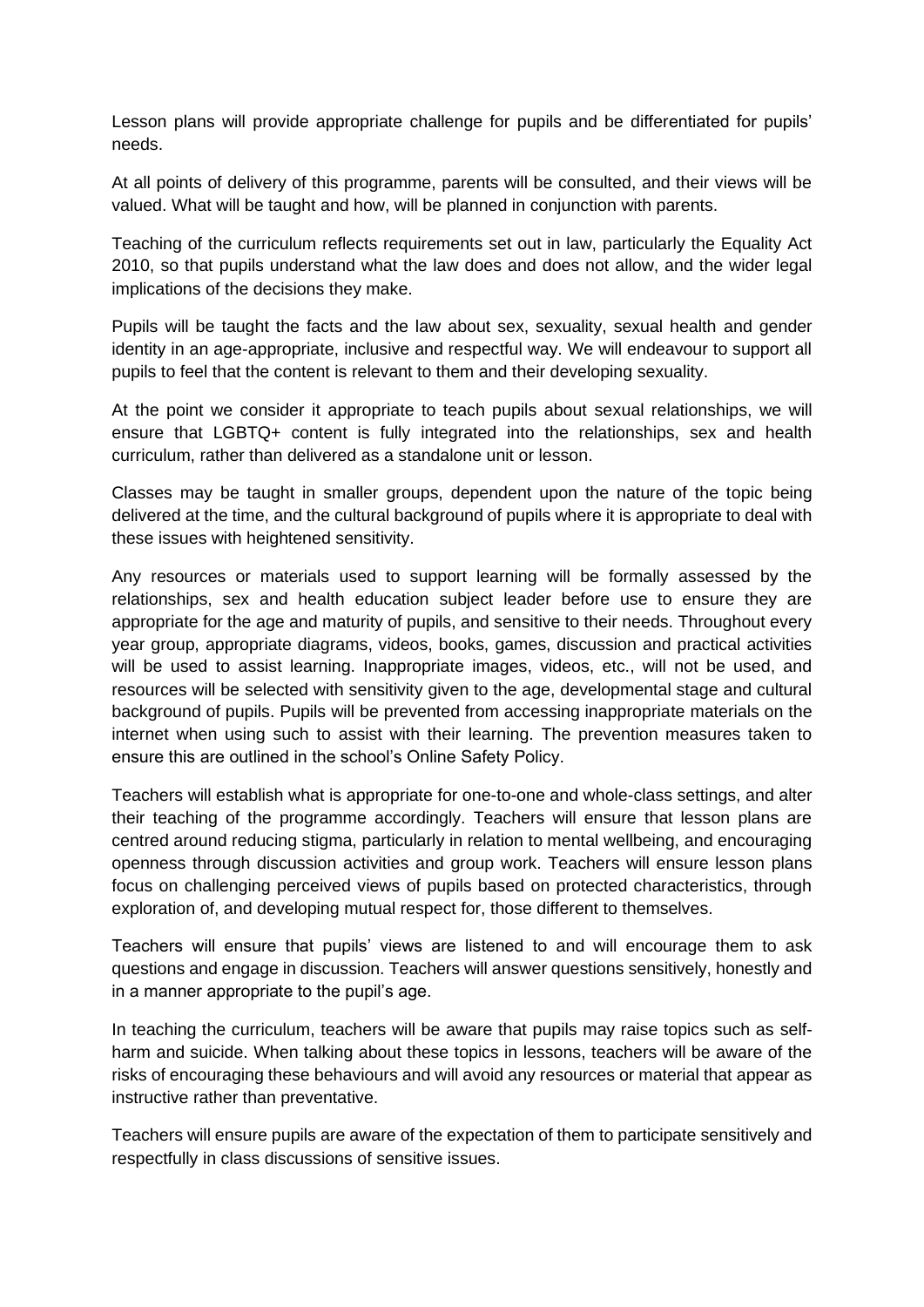Teachers will stop full class discussions where pupils begin to reveal personal, private information related to sensitive issues. If teachers feel concerned about anything shared by a pupil, they will follow the appropriate response as laid out in the Child Protection and Safeguarding Policy.

The programme will be designed to incorporate all pupils, and activities will be planned to ensure all are actively involved.

Teachers will focus heavily on the importance of healthy relationships, though sensitivity will always be given as to not stigmatise pupils based on their home circumstances.

Whilst there are no formal examinations for the relationships, sex and health curriculum, the school will undertake informal assessments to determine pupil progress – these include the following:

- Group presentations
- Group tasks
- Projects

# **8. Working with external experts**

Sex education is taught with the support from the outside organisation 'Southport School Workers Trust' (an education provider with a Christian ethos). We ensure that the contribution of any outside professionals is integrated into the school's overall programme and their messages are consistent with the school's Christian vision (see appendix 2 - Liverpool Diocesan Board of Education Guidance Documents for Relationship and Sex Education).

The policy has been written taking into account the Church of England Education Office guidance document: Valuing All God's Children 2019. This can be found here [https://www.churchofengland.org/sites/default/files/2019-](https://www.churchofengland.org/sites/default/files/2019-07/Valuing%20All%20God%27s%20Children%20July%202019_0.pdf) [07/Valuing%20All%20God%27s%20Children%20July%202019\\_0.pdf](https://www.churchofengland.org/sites/default/files/2019-07/Valuing%20All%20God%27s%20Children%20July%202019_0.pdf)

Before delivering the session, the school will:

- Ensure the lesson the external expert has planned fits with the school's planned curriculum and this policy.
- Ensure the expert's credentials are checked before they are able to participate in delivery of the curriculum, in line with the Visitor Policy.
- Discuss the details of the expert's lesson plan and ensure that the content is ageappropriate and accessible for the pupils.
- Ask to see the materials the expert intends to use, as well as a copy of the lesson plan, to ensure it meets all pupils' needs, including those with SEND.
- Agree with the expert the procedures for confidentiality, ensuring that the expert understands how safeguarding reports should be dealt with in line with the Child Protection and Safeguarding Policy.

# **9. Equality and accessibility**

The school understands its responsibilities in relation to the Equality Act 2010, specifically that it must not unlawfully discriminate against any pupil because of their protected characteristics. These include:

• Age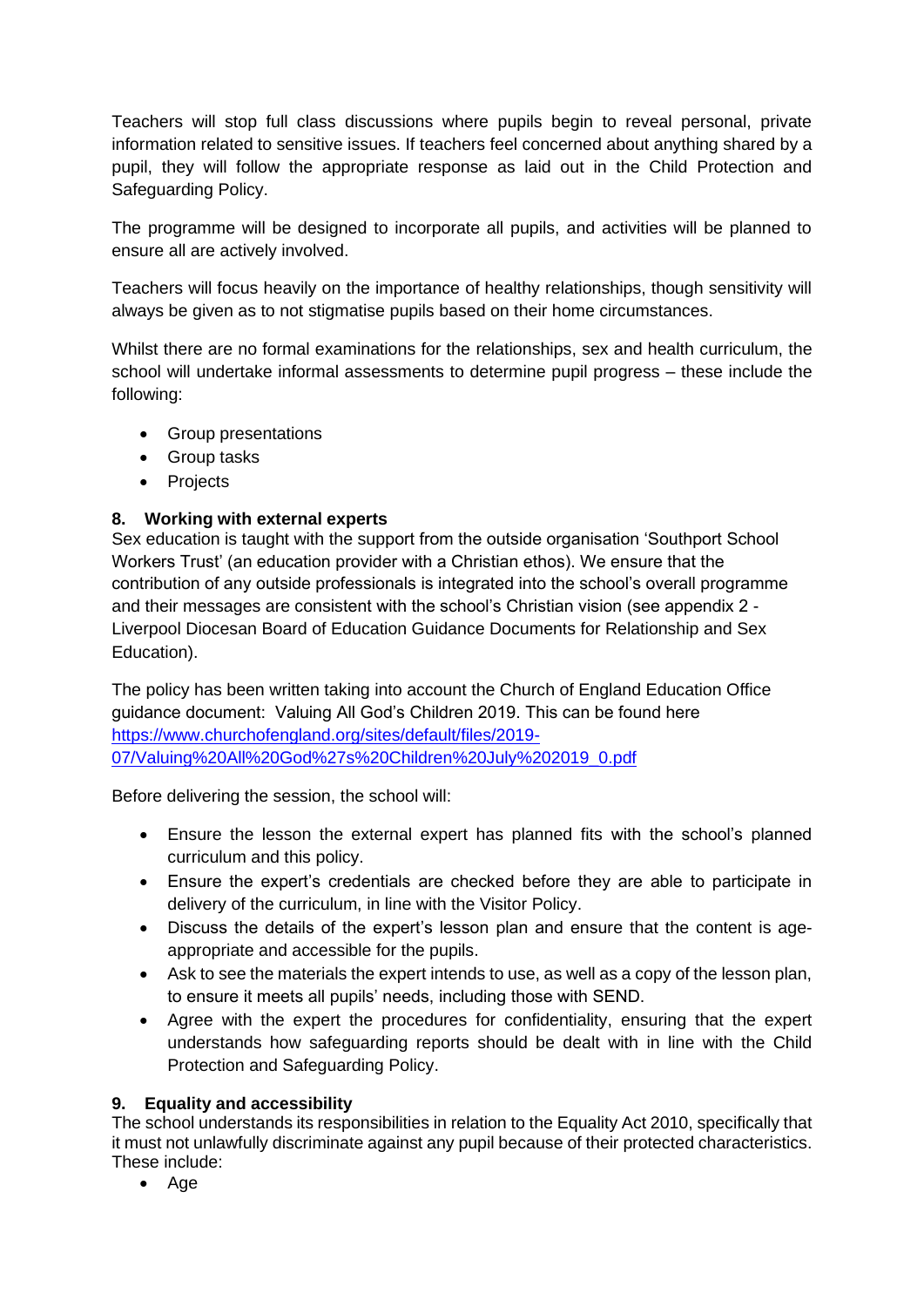- Sex or sexual orientation
- Race
- Disability
- Religion or belief
- Gender reassignment
- Pregnancy or maternity
- Marriage or civil partnership

The school is committed to making reasonable adjustments wherever possible to promote accessibility and inclusivity of the curriculum. The school understands that pupils with SEND or other needs, such as those with social, emotional or mental health needs, are entitled to learn about relationships, sex and health education, and the programme will be designed to be inclusive of all pupils.

Teachers will understand that they may need to be more explicit and adapt their planning of work and teaching methods in order to appropriately deliver the programme to pupils with SEND or other needs.

Provisions under the Equality Act 2010 allow our school to take positive action, where it can be evidenced to be proportionate, to respond to particular disadvantages affecting a group because of a protected characteristic. For example, we could consider taking positive action to support girls if there was evidence that they were being disproportionately subjected to sexual violence of sexual harassment.

When deciding whether support is necessary to support pupils with a particular protected characteristic, we will consider our pupils' needs, including the gender and age range of our pupils.

In order to foster healthy and respectful peer-to-peer communication and behaviour between all pupils, the school implements a robust Behavioural Policy, as well as a Child Protection and Safeguarding Policy, which set out expectations of pupils.

The school understands that relationships, sex, and health education may include topics which are triggers for teaching staff, and could relate to historic, recent, or current trauma. If this is the case, the school encourages staff to approach their line manager or the school's designated wellbeing lead to discuss this.

# **10. Curriculum links**

The school seeks opportunities to draw links between relationships, sex and health education and other curriculum subjects wherever possible to enhance pupils' learning. Relationships, sex and health education will be linked to the following subjects in particular:

- **Science** pupils learn about the main external parts of the body and changes to the body as it grows from birth to old age, including puberty.
- **Computing and ICT** pupils learn about e-safety, including how to use technology safely, responsibly, respectfully and securely, how to keep personal information private and how to access help and support.
- **PE** pupils explore various physical activities, are physically active for sustained periods of time, engage in competitive sport and understand how exercise can lead to healthier lifestyles.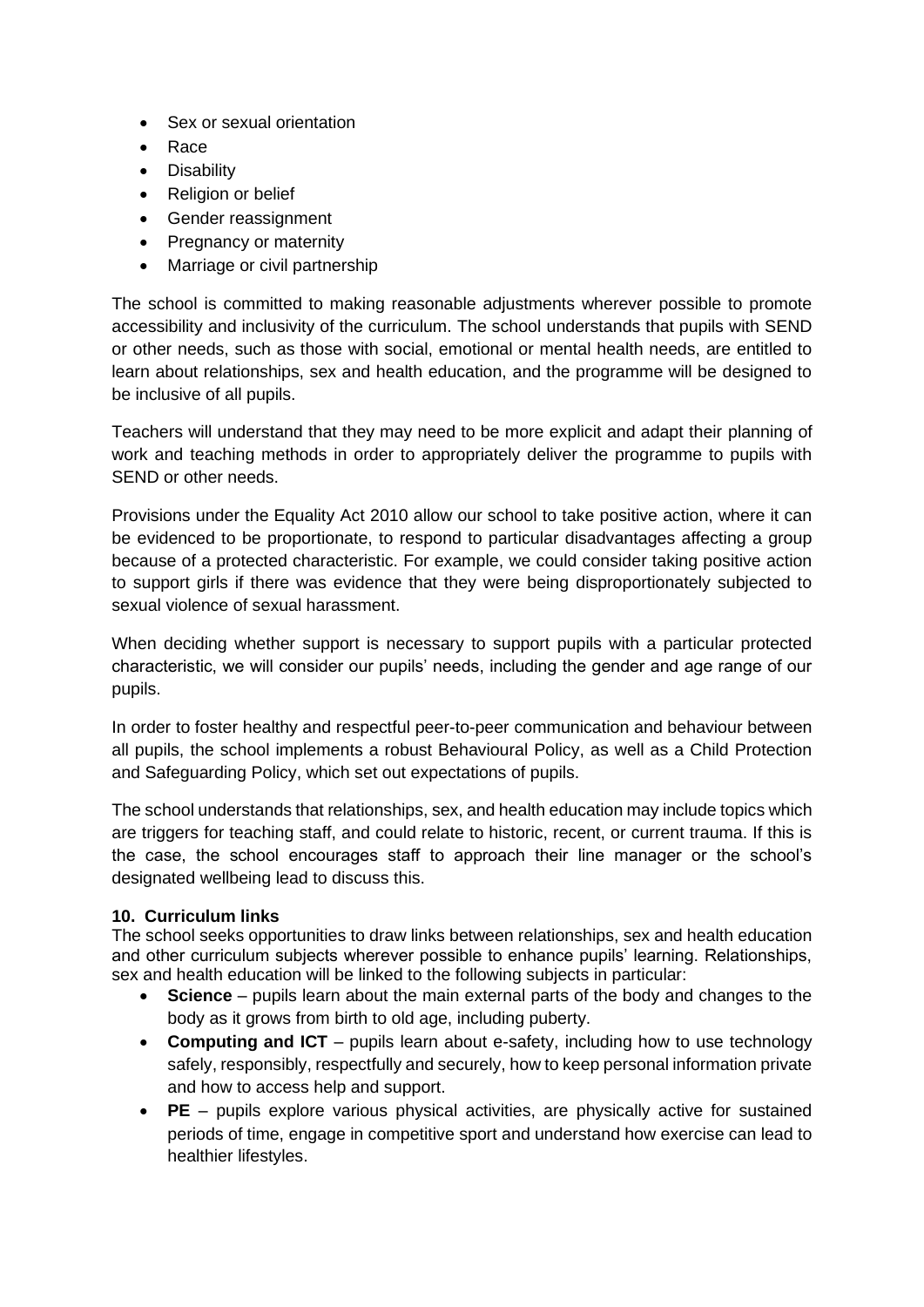- **Citizenship** pupils learn about the requirements of the law, their responsibilities and the possible consequences of their actions.
- **PSHE** pupils learn about respect and difference, values and characteristics of individuals.

# **11. Withdrawing from the subjects**

Relationships and health education are statutory at primary and parents do not have the right to withdraw their child from the subjects.

As sex education is not statutory at primary level, other than what must be taught as part of the science curriculum, parents have the right to request to withdraw their child from all or part of the sex education curriculum.

The headteacher will automatically grant a parent's request to withdraw their child from sex education, other than the content that must be taught as part of the science curriculum; however, the headteacher will discuss the request with the parent and, if appropriate, their child, to ensure that their wishes are understood and to clarify the nature and purpose of the curriculum. The headteacher will discuss with the parent, the benefits or receiving this important education and any adverse effects that withdrawal may have on the pupil – this could include, for example, social and emotional effects of being excluded.

The headteacher will keep a record of the discussion between themselves, the pupil and the parent. The parent will be informed in writing of the headteacher's decision.

Where a pupil is withdrawn from sex education, the headteacher will ensure that the pupil receives appropriate alternative education.

# **12. Behaviour**

The school has a zero-tolerance approach to bullying. We aim to foster a culture based on mutual respect and understanding for one another.

Any bullying incidents caused as a result of the relationships, sex and health education programme, such as those relating to sexual orientation, will be dealt with as seriously as other bullying incidents within the school. Any occurrence of these incidents will be reported to a member of school staff, who will then discipline the pupil once they are on school premises. These incidents will be dealt with following the processes in our Behavioural Policy.

The headteacher will decide whether it is appropriate to notify the police or an anti-social behaviour coordinator in their LA of the action taken against a pupil.

# **13. Staff training**

All staff members at the school will undergo training to ensure they are up-to-date with the relationship, sex and health education programme and associated issues.

Training of staff will also be scheduled around any updated guidance on the programme and any new developments, such as 'sexting', which may need to be addressed in relation to the programme.

# **14. Confidentiality**

Confidentiality within the classroom is an important component of relationships, sex and health education, and teachers are expected to respect the confidentiality of their pupils as far as is